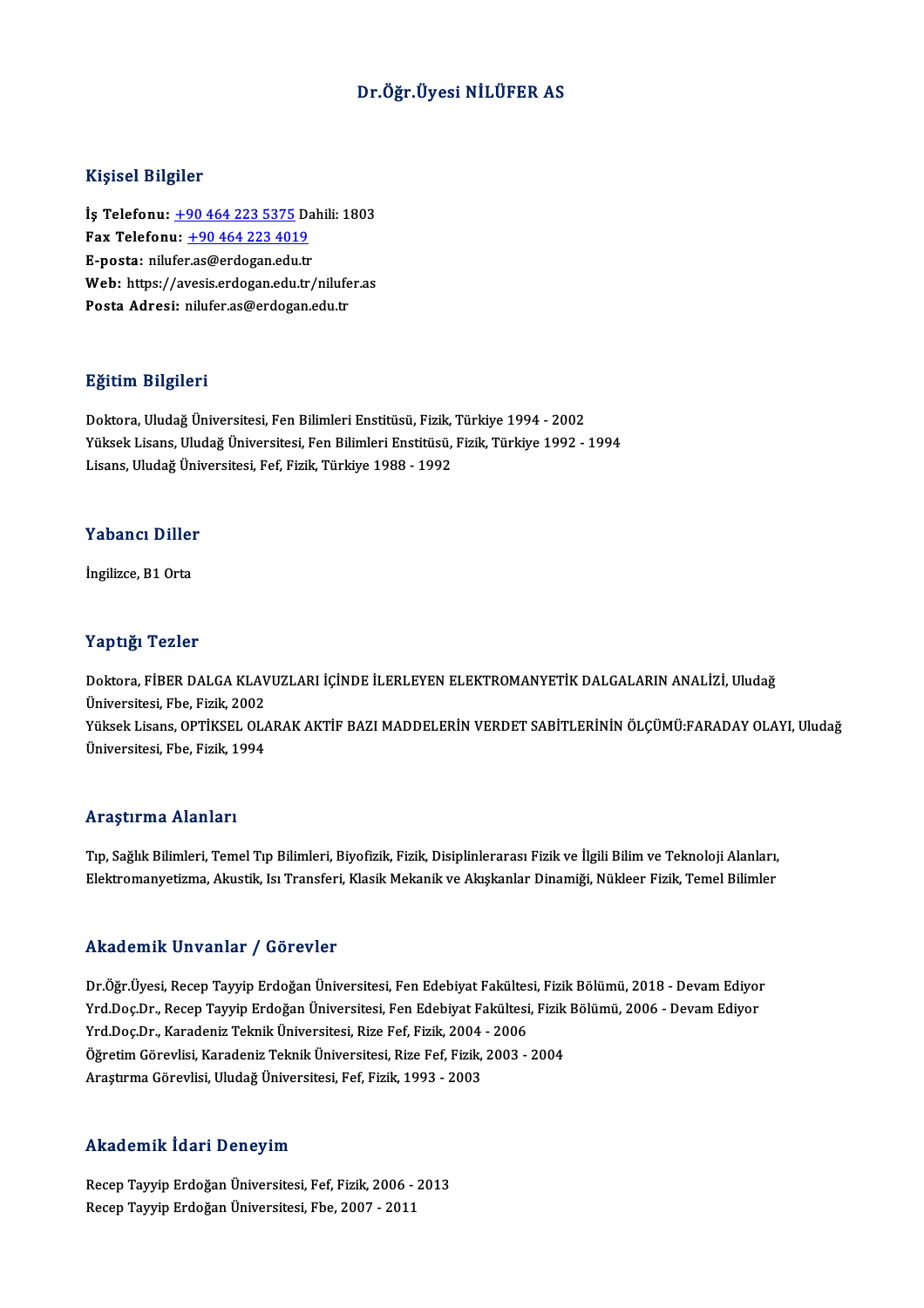### Yönetilen Tezler

Yönetilen Tezler<br>AS N., RİZE İL MERKEZİNDE BULUNAN TEMEL EĞİTİM MÜDÜRLÜĞÜNE BAĞLI OKULLARDA ELEKTROMANYETİK ALAN<br>SEVİYELERİNİN PELİRLENMESİ, Yükok Lisans, K.MEMİSQĞLU(Öğransı), 2019 1 SASERISA' 1 SASI<br>AS N., RİZE İL MERKEZİNDE BULUNAN TEMEL EĞİTİM MÜDÜRLÜĞÜNE BAĞLI<br>SEVİYELERİNİN BELİRLENMESİ, Yüksek Lisans, K.MEMİŞOĞLU(Öğrenci), 2019<br>AS N. BECER TAYVİR ERDOĞAN ÜNİVERSİTESİ MERKEZ KAMPÜS ALANININ EL AS N., RİZE İL MERKEZİNDE BULUNAN TEMEL EĞİTİM MÜDÜRLÜĞÜNE BAĞLI OKULLARDA ELEKTROMANY<br>SEVİYELERİNİN BELİRLENMESİ, Yüksek Lisans, K.MEMİŞOĞLU(Öğrenci), 2019<br>AS N., RECEP TAYYİP ERDOĞAN ÜNİVERSİTESİ MERKEZ KAMPÜS ALANININ E SEVİYELERİNİN BELİRLENMESİ, Yüksek Lisans, K.MEMİŞOĞLU(Öğrer<br>AS N., RECEP TAYYİP ERDOĞAN ÜNİVERSİTESİ MERKEZ KAMPÜS AL*ı*<br>HARİTASININ ÇIKARILMASI, Yüksek Lisans, B.DİLEK(Öğrenci), 2014

# HARİTASININ ÇIKARILMASI, Yüksek Lisans, B.DİLEK(Öğrenci), 2014<br>SCI, SSCI ve AHCI İndekslerine Giren Dergilerde Yayınlanan Makaleler

- CI, SSCI ve AHCI Indekslerine Giren Dergilerde Yayınlanan Makaleler<br>I. Investigation of GSM, LTE and Wi-Fi Electromagnetic Radiation in Dwellings<br>Karan V. As N. Sabin M. E MOSCO VOICH CONSIDERED.<br>The Stigation of GSM, L.<br>Karan Y., As N., Sahin M. E.<br>ACTA PHYSICA POLONICA Investigation of GSM, LTE and Wi-Fi Electromagnetic Radiation in Dwellings<br>Karan Y., As N., Sahin M. E.<br>ACTA PHYSICA POLONICA A, cilt.132, sa.3, ss.509-512, 2017 (SCI İndekslerine Giren Dergi)<br>Annual effective doce and sen ACTA PHYSICA POLONICA A, cilt.132, sa.3, ss.509-512, 2017 (SCI Indekslerine Giren Dergi)
- Karan Y., As N., Sahin M. E.<br>ACTA PHYSICA POLONICA A, cilt.132, sa.3, ss.509-512, 2017 (SCI Indekslerine Giren Dergi)<br>II. Annual effective dose and concentration levels of gross alpha and beta in Turkish market tea<br>Gorur F Annual effective dose and concentration levels of gross alpha and beta in Turkish market teationur F. K., Keser R., Akcay N., As N., Dizman S.<br>IRANIAN JOURNAL OF RADIATION RESEARCH, cilt.10, sa.2, ss.67-72, 2012 (SCI İndek Gorur F. K., Keser R., Akcay N., As N., Dizman S.<br>IRANIAN JOURNAL OF RADIATION RESEARCH, cilt.10, sa.2, ss.67-72, 2012 (SCI Indekslerine<br>III. Radioactivity and heavy metal concentrations in food samples from Rize, Turkey<br>C
- IRANIAN JOURNAL OF RADIATION RESEARCH, cilt.10, sa.2, ss.67-72, 2<br>Radioactivity and heavy metal concentrations in food sample<br>GORUR F. K. , Keser R., AKÇAY N., DİZMAN S., AS N., Okumusoglu N. T.<br>JOUPMAL OF THE SCIENCE OF F Radioactivity and heavy metal concentrations in food samples from Rize, Turkey<br>GORUR F. K. , Keser R., AKÇAY N., DİZMAN S., AS N., Okumusoglu N. T.<br>JOURNAL OF THE SCIENCE OF FOOD AND AGRICULTURE, cilt.92, sa.2, ss.307-312, GORUR<br>JOURN.<br>Dergi)

# Dergi)<br>Diğer Dergilerde Yayınlanan Makaleler

iğer Dergilerde Yayınlanan Makaleler<br>I. Recep Tayyip Erdoğan Üniversitesi Merkez Kampüsünde Elektromanyetik Alan Kirlilik Ölçümü ve<br>SPektrum Aneliri n Bergherde ru<br>Recep Tayyip Erd<br>Spektrum Analizi<br>Dit Ek B ASN SAL Spektrum Analizi<br>DİLEK B., AS N., ŞAHİN M. E.

Spektrum Analizi<br>DİLEK B., AS N., ŞAHİN M. E.<br>Recep Tayyip Erdoğan Üniversitesi Fen ve Mühendislik Bilimleri Dergisi, cilt.2, sa.1, ss.53-65, 2021 (Diğer<br>Kunumların Halsemli Dergileri) DİLEK B., AS N., ŞAHİN M. E.<br>Recep Tayyip Erdoğan Üniversi<br>Kurumların Hakemli Dergileri)<br>Elestromosnatis radiation r Kurumların Hakemli Dergileri)

II. Electromagnetic radiation measurement of a high gain wireless network adapter KARAN Y., AS N. Electromagnetic radiation measurement of a high gain wireless network adapter<br>KARAN Y., AS N.<br>Turkish Journal of Electromechanics and Energy, cilt.1, sa.2, ss.17-23, 2016 (Diğer Kurumların Hakemli Dergileri)<br>Electromagneti

KARAN Y., AS N.<br>Turkish Journal of Electromechanics and Energy, cilt.1, sa.2, ss.17-23, 2016 (Diğer Kurumların<br>III. Electromagnetic Radiation Measurement of High Power Wireless Network Adapter<br>KARAN V. AS N Turkish Journal<br><mark>Electromagnet</mark><br>KARAN Y., AS N.<br>Turkish Journal Electromagnetic Radiation Measurement of High Power Wireless Network Adapter<br>KARAN Y., AS N.<br>Turkish Journal of ElectromechanicsEnergy, cilt.1, sa.2, ss.17-23, 2016 (Diğer Kurumların Hakemli Dergileri)<br>Flectromagnetis poll

- KARAN Y., AS N.<br>Turkish Journal of ElectromechanicsEnergy, cilt.1, sa.2, ss.17-23, 2016 (Diğer Kurumla<br>IV. Electromagnetic pollution measurement in the RTE university campus area<br>Dilek B., AS N., SAHİN M. E., KARAN Y. Turkish Journal of Electromechanics<br>Electromagnetic pollution measur<br>Dilek B., AS N., ŞAHİN M. E. , KARAN Y.<br>Clabel Journal on Advances Bure and Electromagnetic pollution measurement in the RTE university campus area<br>Dilek B., AS N., ŞAHİN M. E. , KARAN Y.<br>Global Journal on Advances Pure and Applied Sciences, sa.3, ss.65-72, 2014 (Diğer Kurumların Hakemli Dergileri Dilek B., AS N., ŞAHİN M. E. , KARAN Y.<br>Global Journal on Advances Pure and Applied Sciences, sa.3, ss.65-72, 2014 (Diğer<br>V. Selective Radiation Measurement for Safety Evaluation on Base Stations<br>SAHİN M. E. KARAN V. AS N.
- Global Journal on Advances P<br>Selective Radiation Measu<br>ŞAHİN M. E. , KARAN Y., AS N.<br>CAZI UNIVERSITY JOURNAL C Selective Radiation Measurement for Safety Evaluation on Base Stations<br>SAHİN M. E. , KARAN Y., AS N.<br>GAZI UNIVERSITY JOURNAL OF SCIENCE, cilt.26, sa.1, ss.73-83, 2013 (Hakemli Üniversite Dergisi)<br>Annual Effective Dees and SAHİN M. E. , KARAN Y., AS N.<br>GAZI UNIVERSITY JOURNAL OF SCIENCE, cilt.26, sa.1, ss.73-83, 2013 (Hakemli Üniversite Dergisi)<br>VI. Annual Effective Dose and Concentration Levels of Gross α and β in Turkish Market Tea<br>Kerlme
- GAZI UNIVERSITY JOURNAL OF SCIENCE, cilt.26, sa.1, ss.7<br>Annual Effective Dose and Concentration Levels of<br>Korkmaz Görür F., KESER R., AKÇAY N., AS N., DİZMAN S.<br>INTERNATIONAL JOURNAL OF RADIATION RESEARCH. 3 Annual Effective Dose and Concentration Levels of Gross α and β in Turkish Market Tea<br>Korkmaz Görür F., KESER R., AKÇAY N., AS N., DİZMAN S.<br>INTERNATIONAL JOURNAL OF RADIATION RESEARCH, cilt.10, sa.2, ss.67-72, 2012 (Diğe Korkmaz<br>INTERNAT<br>Dergileri)<br>Ontikeal l INTERNATIONAL JOURNAL OF RADIATION RESEARCH, cilt.10, sa.2, ss.67-72, 2012 (Diğer Kurumların Hakemli<br>Dergileri)<br>VII. Optiksel Fiberlerde Kiplerin Kesilme Şartı ve Bu Şartı Sağlayan Kesme Parametrelerinin Bulunması<br>ÖZER
- Dergileri)<br><mark>Optiksel Fiberlerde Kipl</mark><br>ÖZER M., AS N., GÜNGÖR A.<br>CELAL PAVAP ÜNİVEPSİTE Optiksel Fiberlerde Kiplerin Kesilme Şartı ve Bu Şartı Sağlayan Kesme Parametreleri<br>ÖZER M., AS N., GÜNGÖR A.<br>CELAL BAYAR ÜNİVERSİTESİ FEN-EDEBİYAT FAKÜLTESİ DERGİSİ, sa.2, 1998 (Hakemsiz Dergi)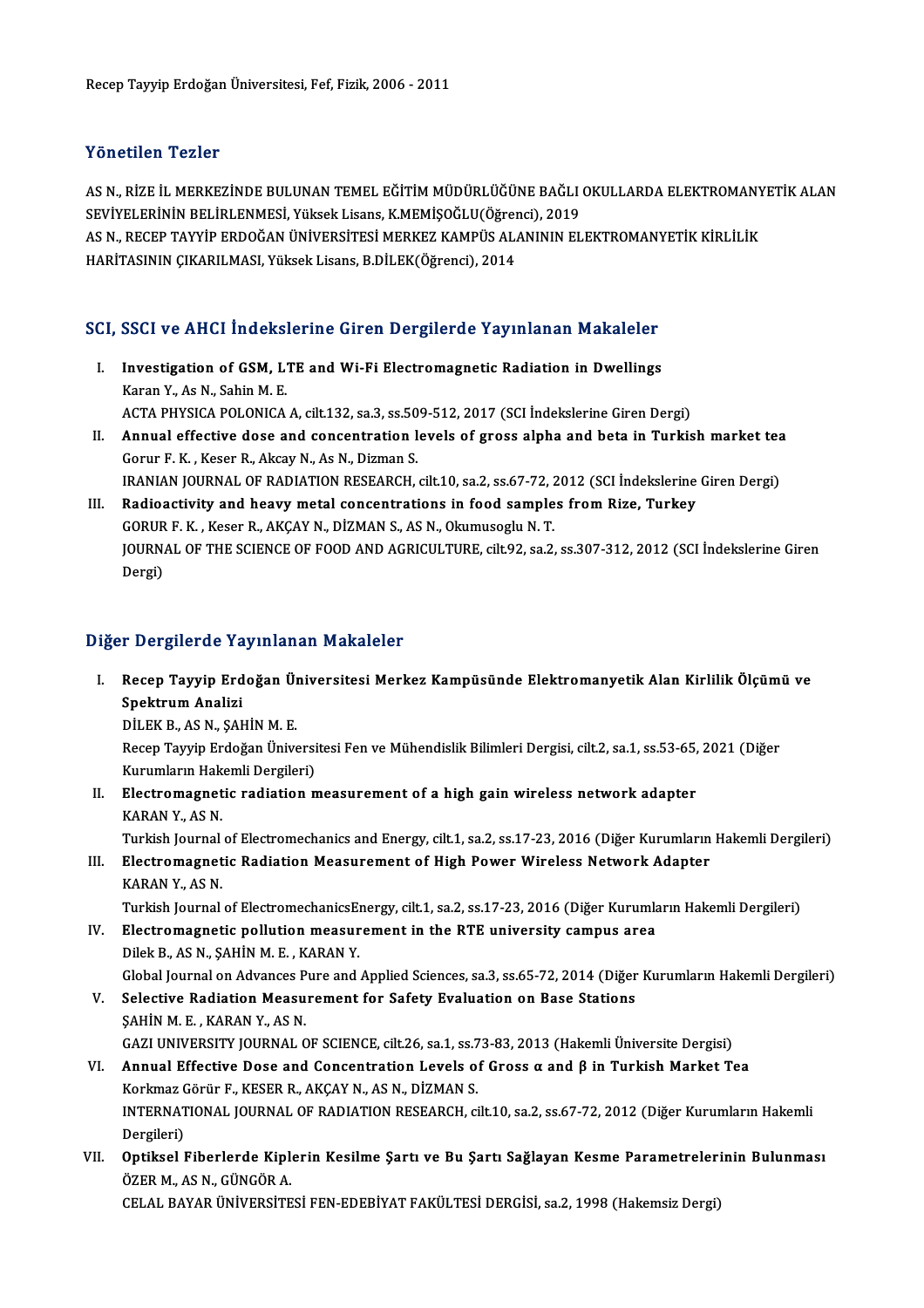### Hakemli Kongre / Sempozyum Bildiri Kitaplarında Yer Alan Yayınlar

akemli Kongre / Sempozyum Bildiri Kitaplarında Yer Alan Yayınlar<br>I. Rize İl Merkezinde Bulunan Temel Eğitim Müdürlüğüne Bağlı Okullarda Elektromanyetik Alan<br>Sevivelerinin Belirlenmesi Sini Rongre / Sempozy<br>Rize İl Merkezinde Bulunai<br>Seviyelerinin Belirlenmesi<br>AS N. ERDEM K. KARAN V. Dİ Rize İl Merkezinde Bulunan Temel<br>Seviyelerinin Belirlenmesi<br>AS N., ERDEM K., KARAN Y., DİZMAN S.<br>2ndInternetienel Sumnesium en Innev

Seviyelerinin Belirlenmesi<br>AS N., ERDEM K., KARAN Y., DİZMAN S.<br>2ndInternational Symposium on Innovative Approaches in Scientific Studies, Ankara, Türkiye, 30 Kasım - 02 Aralık<br>2018 AS N.,<br>2ndIn<br>2018<br>Pize i 2ndInternational Symposium on Innovative Approaches in Scientific Studies, Ankara, Türkiye, 30 Kasım - 0<br>2018<br>II. Rize İl Merkezinde Bulunan Temel Eğitim Müdürlüğüne Bağlı Okullarda Elektromanyetik Alan<br>Soviyelerinin Belir

2018<br>Rize İl Merkezinde Buluna<br>Seviyelerinin Belirlenmesi<br>ASN Erdem K. KARAN V. Dİ. Rize İl Merkezinde Bulunan Temel<br>Seviyelerinin Belirlenmesi<br>AS N., Erdem K., KARAN Y., DİZMAN S.<br>2ndInternational Sumnesium en Innes

Seviyelerinin Belirlenmesi<br>AS N., Erdem K., KARAN Y., DİZMAN S.<br>2ndInternational Symposium on Innovative Approaches in Scientific Studies, Samsun, Türkiye, 30 Kasım - 02 Aralık AS N., Erden<br>2ndInternat<br>2018, ss.53<br>Pize <sup>il Mor</sup> 2ndInternational Symposium on Innovative Approaches in Scientific Studies, Samsun, Türkiye, 30 Kasım - (<br>2018, ss.53<br>III. Rize İl Merkezinde Bulunan Temel Eğitim Müdürlüğüne Bağlı Okullarda Elektromanyetik Alan<br>Soviyaları'

2018, ss.53<br>Rize İl Merkezinde Buluna<br>Seviyelerinin Belirlenmesi<br>AS N. Frdem K. KARAN V. Dİ: Rize İl Merkezinde Bulunan Temel<br>Seviyelerinin Belirlenmesi<br>AS N., Erdem K., KARAN Y., DİZMAN S.<br>2ndInternational Sumnesium on Innet

AS N., Erdem K., KARAN Y., DİZMAN S.

Seviyelerinin Belirlenmesi<br>AS N., Erdem K., KARAN Y., DİZMAN S.<br>2ndInternational Symposium on Innovative Approaches in Scientific Studies, Samsun, Türkiye, 30 Kasım - 02 Aralık<br>2018, ss.53 2ndInternational Symposium on Innovative Approaches in Scientific Studies, Samsun, Türkiye, 30 K<br>2018, ss.53<br>IV. Determination of Electromagnetic Field Levels in High School districts in Rize Province<br>AS N. DIZMAN S. KARAN

2018, ss.53<br>Determination of Electro<br>AS N., DİZMAN S., KARAN Y.<br>International Conference en Determination of Electromagnetic Field Levels in High School d<br>AS N., DİZMAN S., KARAN Y.<br>International Conference on Science and Technology, 5 - 09 Eylül 2018<br>Determination of Electromagnetic Eield Levels in High School d

International Conference on Science and Technology, 5 - 09 Eylül 2018

AS N., DİZMAN S., KARAN Y.<br>International Conference on Science and Technology, 5 - 09 Eylül 2018<br>V. Determination of Electromagnetic Field Levels in High School districts in Rize Province<br>AS N., DİZMAN S., KARAN Y. Determination of Electromagnetic Field Levels in High School districts in Rize Provi<br>AS N., DİZMAN S., KARAN Y.<br>International Conference on Science and Technology, Prizren, Kosova, 5 - 09 Eylül 2018, ss.53<br>Determination of

VI. Determination of Electromagnetic Field Levels in High School districts in Rize Province International Conference on<br>Determination of Electro<br>AS N., DİZMAN S., KARAN Y.<br>International Conference on Determination of Electromagnetic Field Levels in High School districts in Rize Provi<br>AS N., DİZMAN S., KARAN Y.<br>International Conference on Science and Technology, Prizren, Kosova, 5 - 09 Eylül 2018, ss.53<br>Eunonimental Set

- VII. Experimental Setup for Analayzing Electromagnetic Radiation Effect on Bees and Bee Product s<br>Karan Y., Dizman S., Sayı B. C., As N., Şahin M. E. International Conference on Science and Techno<br>Experimental Setup for Analayzing Electro<br>Karan Y., Dizman S., Sayı B. C. , As N., Şahin M. E.<br>1. International Symnosium on Multidisinlinery. Experimental Setup for Analayzing Electromagnetic Radiation Effect on Bees and Bee Product s<br>Karan Y., Dizman S., Sayı B. C. , As N., Şahin M. E.<br>1. International Symposium on Multidisiplinary Studies on Innovative Technol Karan<br>1. Inte<br>2017<br>Exper 1. International Symposium on Multidisiplinary Studies on Innovative Technologies, Tokat, Türkiye, 2 - 04 K<br>2017<br>VIII. Experimental Setup for Analyzing Electromagnetic Radiation Effect on Bees and Bee Products<br>2020 N. P. S
- 2017<br>Experimental Setup for Analyzing Electromagı<br>KARAN Y., DİZMAN S., SAYI B. C. , AS N., ŞAHİN M. E. VIII. Experimental Setup for Analyzing Electromagnetic Radiation Effect on Bees and Bee Products

IX. Experimental Setup for Analyzing Electromagnetic Radiation Effect on Bees and Bee Products KARAN Y., DİZMAN S., Sayı B. C., AS N., SAHİN M. E. International Symposium on Multidisciplinary Studies and Innovative Technologies, 2 - 04 Kasım 2017 Experimental Setup for Analyzing Electromagnetic Radiation Effect on Bees and Bee Products<br>KARAN Y., DİZMAN S., Sayı B. C. , AS N., ŞAHİN M. E.<br>International Symposium on Multidisciplinary Studies and Innovative Technologi KARAN Y., D<br>Internations<br>2017, ss.71<br>Eunonimon

- International Symposium on Multidisciplinary Studies and Innovative Technologies, Tokat, Türkiye, 2 04 K<br>2017, ss.71<br>X. Experimental Setup for Analyzing Electromagnetic Radiation Effect on Bees and Bee Products<br>KARAN Y. 2017, ss.71<br>Experimental Setup for Analyzing Electromag<br>KARAN Y., DİZMAN S., Sayı B. C. , AS N., ŞAHİN M. E.<br>International Sumnosium on Multidissiplinery Studi KARAN Y., DİZMAN S., Sayı B. C. , AS N., ŞAHİN M. E.<br>International Symposium on Multidisciplinary Studies and Innovative Technologies, Tokat, Türkiye, 2 - 04 Kasım 2017, ss.71 International Symposium on Multidisciplinary Studies and Innovative Technologies, Tokat, Türkiye, 2 - 04 K<br>2017, ss.71<br>XI. Experimental Setup for Analyzing Electromagnetic Radiation Effect on Bees and Bee Products<br>KARAN V.
- 2017, ss.71<br>Experimental Setup for Analyzing Electromag<br>KARAN Y., DİZMAN S., Sayı B. C. , AS N., ŞAHİN M. E.<br>International Sumnosium en Multidissiplineru Studi International Symposium on Multidisciplinary Studies and Innovative Technologies, Tokat, Türkiye, 2 - 04 Kasım<br>2017, ss.71 KARAN Y., DİZMAN S., Sayı B. C., AS N., ŞAHİN M. E.
- XII. Bayburt City Beşpınar Town Electromagnetic Pollution Measurements Sayı B. c., AS N., KARAN Y., DİZMAN S., ŞAHİN M. E. II. International Conference on Advenced Engineering Technologies, Bayburt, Türkiye, 21 - 23 Eylül 2017 Sayı B. c. , AS N., KARAN Y., DİZMAN S., ŞAHİN M. E.<br>II. International Conference on Advenced Engineering Technologies, Bayburt, Ti<br>XIII. Bayburt City Beşpinar Town Electromagnetic Pollution Measurements
- II. International Conference on Advenced Engineeri<br>Bayburt City Beşpinar Town Electromagnetic<br>SAYI B. C. , AS N., KARAN Y., DİZMAN S., ŞAHİN M. E.<br>International Conference on Advanced Engineering. SAYI B. C. , AS N., KARAN Y., DİZMAN S., ŞAHİN M. E.<br>International Conference on Advanced Engineering Technologies, Bayburt, Türkiye, 21 - 23 Eylül 2017, ss.1623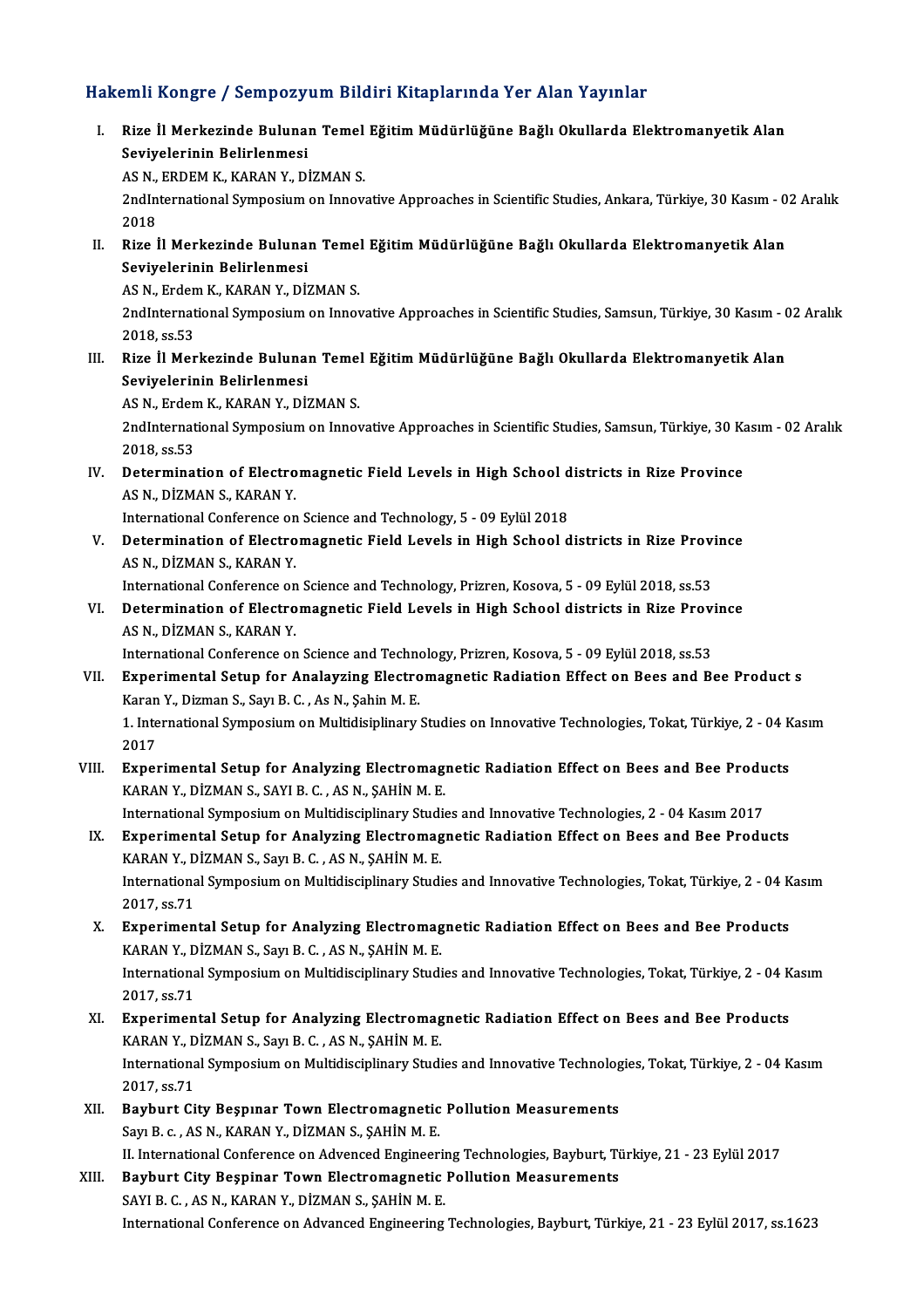| XIV.        | Bayburt Demirözü Beşpınar Beldesi Elektromanyetik Kirlilik Ölçümleri                                               |
|-------------|--------------------------------------------------------------------------------------------------------------------|
|             | SAYI B. C., AS N., KARAN Y., DİZMAN S., ŞAHİN M. E.                                                                |
|             | International Conference on Advanced Engineering Technologies, 21 - 23 Eylül 2017                                  |
| XV.         | Bayburt Demirözü Beşpınar Beldesi Elektromanyetik Kirlilik Ölçümleri                                               |
|             | Sayı B. C., AS N., KARAN Y., DİZMAN S., ŞAHİN M. E.                                                                |
|             | International Conference on Advanced Engineering Technologies, Bayburt, Türkiye, 21 - 23 Eylül 2017, ss 1018       |
| XVI.        | Bayburt Demirözü Beşpınar Beldesi Elektromanyetik Kirlilik Ölçümleri                                               |
|             | Sayı B. C., AS N., KARAN Y., DİZMAN S., ŞAHİN M. E.                                                                |
|             | International Conference on Advanced Engineering Technologies, Bayburt, Türkiye, 21 - 23 Eylül 2017, ss 1018       |
| XVII.       | Bayburt Demirözü Beşpınar Beldesi Elektromanyetik Kirlilik Ölçümleri                                               |
|             | Sayı B. C., AS N., KARAN Y., DİZMAN S., ŞAHİN M. E.                                                                |
|             | International Conference on Advanced Engineering Technologies, Bayburt, Türkiye, 21 - 23 Eylül 2017, ss 1018       |
| XVIII.      | Investigation of GSM LTE and Wi Fi Electromagnetic Radiation in Dwellings                                          |
|             | Karan Y., Şahin M.E., As N.                                                                                        |
|             | 3rd International Conference on Computational and Experimental Science and Engineering (ICCESEN), Antalya,         |
|             | Türkiye, 19 - 24 Ekim 2016, ss 311                                                                                 |
| XIX.        | Investigation of GSM LTE and Wi Fi Electromagnetic Radiation in Dwellings                                          |
|             | KARAN Y., AS N., ŞAHİN M. E.                                                                                       |
|             | International Conferance Computational Experimental Science and Engineering(ICCESEN), Antalya, Türkiye, 19 -       |
|             | 24 Ekim 2016                                                                                                       |
| XX.         | Investigation of GSM, LTE and Wi-Fi Electromagnetic Radiation in Dwellings                                         |
|             | KARAN Y., ŞAHİN M. E., AS N.                                                                                       |
|             | International Conferance Computational Experimental Science and Engineering(ICCESEN), Antalya, Türkiye, 19 -       |
|             | 24 Ekim 2016, ss 311                                                                                               |
| XXI.        | Investigation of GSM, LTE and Wi-Fi Electromagnetic Radiation in Dwellings                                         |
|             | KARAN Y., ŞAHİN M. E., AS N.                                                                                       |
|             | International Conferance Computational Experimental Science and Engineering(ICCESEN), Antalya, Türkiye, 19 -       |
|             | 24 Ekim 2016, ss.311                                                                                               |
| XXII.       | Investigation of GSM LTE and Wi Fi Electromagnetic Radiation in Dwellings                                          |
|             | KARAN Y., AS N., ŞAHİN M. E.                                                                                       |
|             | International Conferance Computational Experimental Science and Engineering(ICCESEN), 19 - 24 Ekim 2016            |
| XXIII.      | Investigation of the Thermal Variation on Skin Surface due to GSM and Wi Fi Electromagnetic                        |
|             | Radiation                                                                                                          |
|             | KARAN Y, AS N.                                                                                                     |
|             | 1. International Black Sea Congrees on Enviromental Science, 31 Ağustos - 03 Eylül 2016                            |
| XXIV.       | Investigation of Thermal Variation on Skin Surface due to GSM and Wi-Fi Electromagnetic Radiation                  |
|             | AS N., KARAN Y.                                                                                                    |
|             | 1. International Black Sea Congrees on Enviromental Science, Giresun, Türkiye, 31 Ağustos - 03 Eylül 2016, cilt.1, |
|             | sa 1, ss 71                                                                                                        |
| XXV.        | Recep Tayyip Erdoğan Üniversitesi Merkez Kampüsünde Paralel İki Hat Boyunca Elektromanyetik                        |
|             | Kirlilik Değişimi                                                                                                  |
|             | Dilek B., AS N.                                                                                                    |
|             | URSI-TÜRKİYE'2014 VII. Bilimsel Kongresi, Türkiye, 28 - 30 Ağustos 2014, ss.79                                     |
| <b>XXVI</b> | Heavy Metal Analysis in Soil Samples Collected in the City of Rize                                                 |
|             | AS N., AKBULUT ÖZEN S., DURSUN E., ÇEVİK U.                                                                        |
|             | Türk Fizik Derneği 31. Uluslararası Fizik Kongresi, 21 - 24 Temmuz 2014, ss.80                                     |
| XXVII.      | Heavy metal analysis in soil samples collected in the city of Rize                                                 |
|             | AS N, AKBULUT S                                                                                                    |
|             | 31th International Physics Congress, Muğla, Türkiye, 21 - 24 Temmuz 2014, ss.80                                    |
| XXVIII.     | Yüksek Kazançlı Kablosuz Ağ Adaptörlerinde Elektromanyetik Radyasyon Analizi                                       |
|             | KARAN Y., AS N., ŞAHİN M. E.                                                                                       |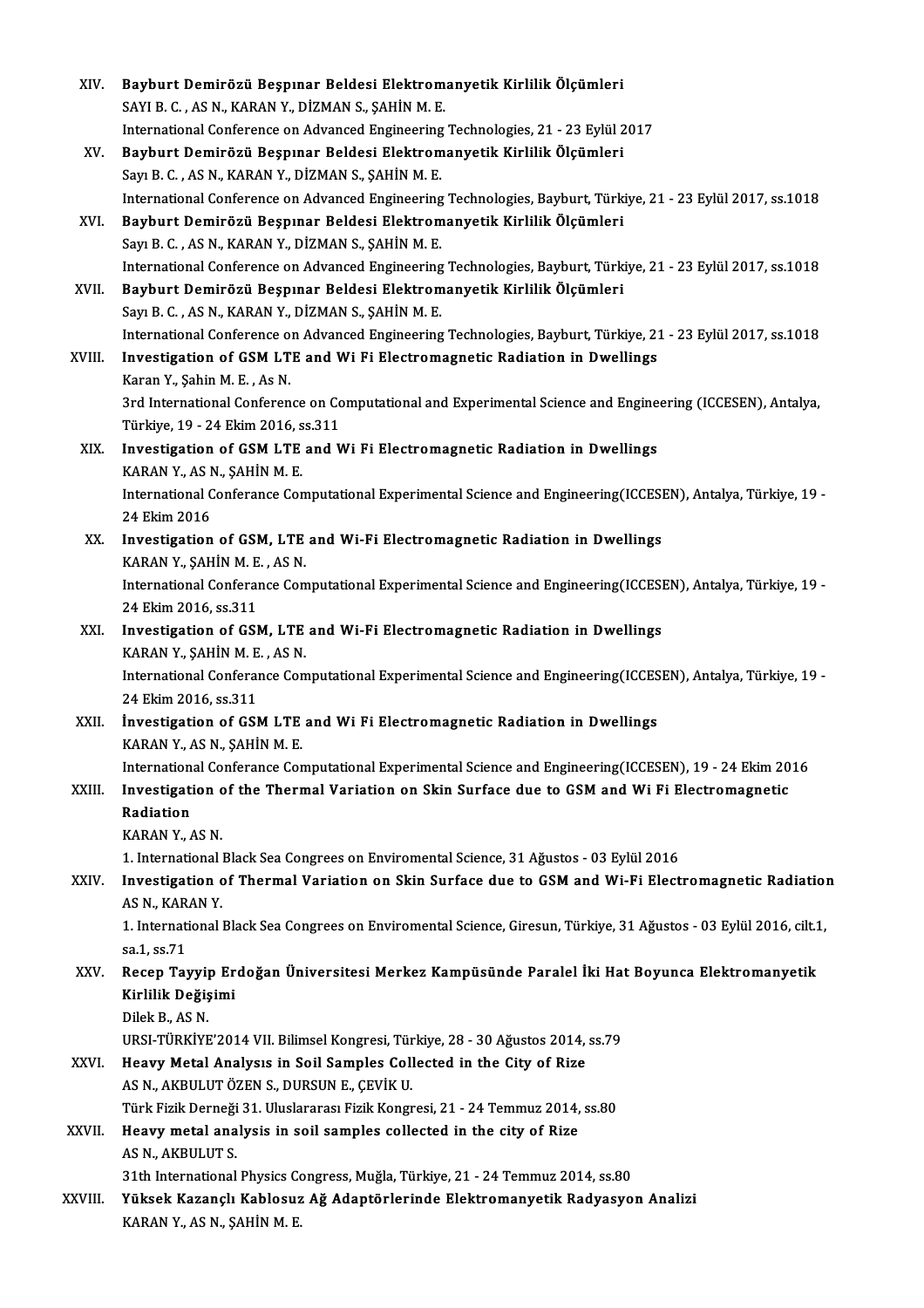TFD 31. Uluslararası Fizik Kongresi, Muğla, Türkiye, 21 - 24 Temmuz 2014, ss.79<br>Flastnomagnetis Pollution Messurement in the PTE University Compus TFD 31. Uluslararası Fizik Kongresi, Muğla, Türkiye, 21 - 24 Temmuz 2014, ss.79<br>XXIX. Electromagnetic Pollution Measurement in the RTE University Campus Area TFD 31. Uluslararası Fizik Kongresi, M<br>Electromagnetic Pollution Measur<br>Dilek B., AS N., ŞAHİN M. E. , KARAN Y.<br>2nd Clabel Cenference on Environmer Electromagnetic Pollution Measurement in the RTE University Campus Area<br>Dilek B., AS N., ŞAHİN M. E. , KARAN Y.<br>2nd Global Conference on Environmental Studies, Roma, İtalya, 10 - 12 Nisan 2014, ss.53<br>BTE Üniversitesi Marke Dilek B., AS N., ŞAHİN M. E. , KARAN Y.<br>2nd Global Conference on Environmental Studies, Roma, İtalya, 10 - 12 Nisan 2014, ss.53<br>XXX. RTE Üniversitesi Merkez Kampüs Güney Hattı Boyunca Elektromanyetik Kirlilik Ölçümü<br>Di 2nd Global Conference on<br>RTE Üniversitesi Merke:<br>Dilek B., AS N., ŞAHİN M. E.<br>EMANET 2012. İstanbul Ti RTE Üniversitesi Merkez Kampüs Güney Hattı Boyunca Ele<br>Dilek B., AS N., ŞAHİN M. E.<br>EMANET 2013, İstanbul, Türkiye, 8 - 09 Kasım 2013, cilt.1, ss.1-6<br>PTE Üniversitesi Kampüs Alapında Elektromanyetik Kirlili Dilek B., AS N., ŞAHİN M. E.<br>EMANET 2013, İstanbul, Türkiye, 8 - 09 Kasım 2013, cilt.1, ss.1-6<br>XXXI. RTE Üniversitesi Kampüs Alanında Elektromanyetik Kirlilik Ölçümü<br>Dilek B., AS N., SAHİN M. E. EMANET 2013, İstanbul, Türkiye, 8 - 09 Kasım 2013, cilt.1, ss.1-6 GEFİK'13, İzmir,Türkiye,8 -10Temmuz2013, cilt.1, ss.1 Dilek B., AS N., ŞAHİN M. E.<br>GEFİK'13, İzmir, Türkiye, 8 - 10 Temmuz 2013, cilt.1, ss.1<br>XXXII. Biomonitoring of Heavy Metal Concentrations in Walnut, Crust and Soil Collected from Northeast<br>Plack See Begian Heing Energy Di GEFİK'13, İzmir, Türkiye, 8 - 10 Temmuz 2013, cilt.1, ss.1<br>Biomonitoring of Heavy Metal Concentrations in Walnut, Crust and Soil Colle<br>Black Sea Region Using Energy Dispersive X-Ray Fluorescence Spectrometry<br>AKGAY N. QSMAN Black Sea Region Using Energy Dispersive X-Ray Fluorescence Spectrometry AKÇAY N., OSMANAĞAOĞLU N., AS N., Korkmaz Görür F., OKUMUSOGLU N. T. Türk Fizik Derneği 29. Uluslararası Fizik Kongresi, 5 - 08 Eylül 2012, ss.134 AKÇAY N., OSMANAĞAOĞLU N., AS N., Korkmaz Görür F., OKUMUSOGLU N. T.<br>Türk Fizik Derneği 29. Uluslararası Fizik Kongresi, 5 - 08 Eylül 2012, ss.134<br>XXXIII. Biomonitoring of heavy metal concentrations in walnut, crust and so Türk Fizik Derneği 29. Uluslararası Fizik Kongresi, 5 - 08 Eylül 2012, ss.134<br>Biomonitoring of heavy metal concentrations in walnut, crust and soil collect<br>Black Sea Region using Energy Dispersive X-Ray Fluorescence Spectr Biomonitoring of heavy metal concentrations in walnut, crus<br>Black Sea Region using Energy Dispersive X-Ray Fluorescene<br>AKÇAY N., Osmanağaoğlu N., AS N., GORUR F. K. , OKUMUŞOĞLU N. T.<br>20th International Physics Congress Mu Black Sea Region using Energy Dispersive X-Ray Fluorescence Spectrometry<br>AKÇAY N., Osmanağaoğlu N., AS N., GORUR F. K. , OKUMUŞOĞLU N. T.<br>29th International Physics Congress, Muğla, Türkiye, 5 - 08 Eylül 2012, ss.134 AKÇAY N., Osmanağaoğlu N., AS N., GORUR F. K. , OKUMUŞOĞLU N. T.<br>29th International Physics Congress, Muğla, Türkiye, 5 - 08 Eylül 2012, ss.134<br>XXXIV. Spectrum analyzer measurement technique for safety evaluation on wi 29th International Physics Co.<br>Spectrum analyzer measur<br>ŞAHİN M. E. , KARAN Y., AS N.<br>2011 20th URSI Ceneral Asse Spectrum analyzer measurement technique for safety evaluation on wireless communication syster<br>ŞAHİN M. E. , KARAN Y., AS N.<br>2011 30th URSI General Assembly and Scientific Symposium, URSIGASS 2011, İstanbul, Türkiye, 13 - ŞAHİN M. E. , KARAN Y., AS N.<br>2011 30th URSI General Assembly and Scientific Symposium, URSIGASS 2011, İstanbul, Türkiye, 13 - 20 Ağustos<br>2011 2011 30th URSI General Assembly and Scientific Symposium, URSIGASS 2011, İstanb<br>2011<br>XXXV. Radioactivity and Heavy Metal Concentrations in Food Samples from Rize<br>2011 VARAYINUS RARCAY NAS NAVORVAZ CÖRÜR E KESER RARANAS OKU 2011<br>Radioactivity and Heavy Metal Concentrations in Food Samples from Rize<br>KARAYUNUS B., AKÇAY N., AS N., KORKMAZ GÖRÜR F., KESER R., DİZMAN S., OKUMUŞOĞLU N. T.<br>Türk Firik Derneği 28. Uluslareres: Firik Kongresi, 6., 00 Radioactivity and Heavy Metal Concentrations in Food Samples fro<br>KARAYUNUS B., AKÇAY N., AS N., KORKMAZ GÖRÜR F., KESER R., DİZMAN S.,<br>Türk Fizik Derneği 28. Uluslararası Fizik Kongresi, 6 - 09 Eylül 2011, ss.154<br>Annual ef KARAYUNUS B., AKÇAY N., AS N., KORKMAZ GÖRÜR F., KESER R., DİZMAN S., OKUMUŞOĞLU N. T.<br>Türk Fizik Derneği 28. Uluslararası Fizik Kongresi, 6 - 09 Eylül 2011, ss.154<br>XXXVI. Annual effective dose and concentration levels of Türk Fizik Derneği 28. Uluslararası Fizik Kongresi, 6 - 09 Eylül 2011, ss.154<br>Annual effective dose and concentration levels of gross and β in Turkish Market<br>Korkmaz Görür F., AKÇAY N., KESER R., DİZMAN S., Karayunus B., Annual effective dose and concentration levels of gross and β in Tu<br>Korkmaz Görür F., AKÇAY N., KESER R., DİZMAN S., Karayunus B., AS N., OKU<br>Türk Fizik Derneği 28. Uluslararası Fizik Kongresi, 6 - 09 Eylül 2011, ss.124<br>B Korkmaz Görür F., AKÇAY N., KESER R., DİZMAN S., Karayunus B., AS N., OKUMUSOGLU N. T.<br>Türk Fizik Derneği 28. Uluslararası Fizik Kongresi, 6 - 09 Eylül 2011, ss.124<br>XXXVII. RADIONUCLIDES AND HEAVY METALS CONCENTRATIONS IN Türk Fizik Derneği 28. Uluslararası Fizik Kongresi, 6 - 09 Eylül 2011, ss.124<br>RADIONUCLIDES AND HEAVY METALS CONCENTRATIONS IN TURKISH<br>Akçay N., Korkmaz Görür F., Keser R., As N., Dizman S., Erol B., Okumuşoğlu N. T.<br>TED28 RADIONUCLIDES AND HEAVY METALS COI<br>Akçay N., Korkmaz Görür F., Keser R., As N., Dizi<br>TFD28, Muğla, Türkiye, 6 - 09 Eylül 2011, ss.78<br>DETERMINATION OF RADIOACTIVITY LEV. Akçay N., Korkmaz Görür F., Keser R., As N., Dizman S., Erol B., Okumuşoğlu N. T.<br>TFD28, Muğla, Türkiye, 6 - 09 Eylül 2011, ss.78<br>XXXVIII. DETERMINATION OF RADIOACTIVITY LEVELS OF SOIL SAMPLES AND THE EXCESS OF LIFETIM TFD28, Muğla, Türkiye, 6 - 09 Eylül 2011, ss.78<br>DETERMINATION OF RADIOACTIVITY LEVE<br>CANCER RISK IN RIZE PROVINCE, TURKEY<br>Keser B. Erel B. Korlmer Görür E. Alsou N. Dis DETERMINATION OF RADIOACTIVITY LEVELS OF SOIL SAMPLES AND T<br>CANCER RISK IN RIZE PROVINCE, TURKEY<br>Keser R., Erol B., Korkmaz Görür F., Akçay N., Dizman S., As N., Okumuşoğlu N. T.<br>TED28. Muğla Türkiye é. - 00 Erlül 2011. 82 CANCER RISK IN RIZE PROVINCE, TURKEY<br>Keser R., Erol B., Korkmaz Görür F., Akçay N., Di<br>TFD28, Muğla, Türkiye, 6 - 09 Eylül 2011, ss.79<br>ANNUAL EEEECTIVE DOSE AND CONCENTI Keser R., Erol B., Korkmaz Görür F., Akçay N., Dizman S., As N., Okumuşoğlu N. T.<br>TFD28, Muğla, Türkiye, 6 - 09 Eylül 2011, ss.79<br>XXXIX. ANNUAL EFFECTIVE DOSE AND CONCENTRATION LEVELS OF GROSS ? AND ß IN VARIOUS WATERS TFD28, Muğla, Türkiye, 6 - 0<br>ANNUAL EFFECTIVE DOS<br>FROM SAMSUN, TURKEY<br>Korkmaz Cörür E. Dizman S ANNUAL EFFECTIVE DOSE AND CONCENTRATION LEVELS OF GROSS ?<br>FROM SAMSUN, TURKEY<br>Korkmaz Görür F., Dizman S., Keser R., As N., Akçay N., Erol B., Okumuşoğlu N. T.<br>TED29. Muğla Türkiye 6., 09 Evlül 2011. 99 102 FROM SAMSUN, TURKEY<br>Korkmaz Görür F., Dizman S., Keser R., As N., Akç<br>TFD28, Muğla, Türkiye, 6 - 09 Eylül 2011, ss.103<br>BADIOACTIVITY AND HEAVY METAL CONCE TFD28, Muğla, Türkiye, 6 - 09 Eylül 2011, ss.103<br>XL. RADIOACTIVITY AND HEAVY METAL CONCENTRATIONS IN FOOD SAMPLES FROM RIZE, TURKEY TFD28, Muğla, Türkiye, 6 - 09 Eylül 2011, ss.103<br>RADIOACTIVITY AND HEAVY METAL CONCENTRATIONS IN FOOD SAMP<br>Erol B., Akçay N., As N., Korkmaz Görür F., Keser R., Dizman S., Okumuşoğlu N. T.<br>TED28, Muğla, Türkiye, 6, ,09 Eyl RADIOACTIVITY AND HEAVY METAL CONC<br>Erol B., Akçay N., As N., Korkmaz Görür F., Kesel<br>TFD28, Muğla, Türkiye, 6 - 09 Eylül 2011, ss.81<br>BADIOACTIVITY AND HEAVY METAL CONC Erol B., Akçay N., As N., Korkmaz Görür F., Keser R., Dizman S., Okumuşoğlu N. T.<br>TFD28, Muğla, Türkiye, 6 - 09 Eylül 2011, ss.81<br>XLI. RADIOACTIVITY AND HEAVY METAL CONCENTRATIONS OF SOME COMMERCIAL FISH SPECIES<br>CONSUMED I TFD28, Muğla, Türkiye, 6 - 09 Eylül 2011, ss.81<br>RADIOACTIVITY AND HEAVY METAL CONCENTRATION<br>CONSUMED IN THE BLACK SEA REGION OF TURKEY RADIOACTIVITY AND HEAVY METAL CONCENTRATIONS OF SOME COMI<br>CONSUMED IN THE BLACK SEA REGION OF TURKEY<br>As N., Dizman S., Akçay N., Erol B., Korkmaz Görür F., Keser R., Okumuşoğlu N. T.<br>TED28, Muğla Türkiye & .09 Evlül 2011. CONSUMED IN THE BLACK SEA REGION OF TURKEY<br>As N., Dizman S., Akçay N., Erol B., Korkmaz Görür F., Keser R., Okumuşoğlu N. T.<br>TFD28, Muğla, Türkiye, 6 - 09 Eylül 2011, ss.104 XLII. Annual effective dose and concentration levels of gross ? and ß in Turkish market tea TFD28, Muğla, Türkiye, 6 - 09 Eylül 2011, ss.104<br>Annual effective dose and concentration levels of gross ? and ß in Turkish marke<br>Korkmaz Görür F., AKÇAY N., KESER R., DİZMAN S., Karayunus B., AS N., OKUMUSOGLU N. T.<br>28th Annual effective dose and concentration levels of gross ? and ß in T<br>Korkmaz Görür F., AKÇAY N., KESER R., DİZMAN S., Karayunus B., AS N., OKUI<br>28th International Physics Congress, Muğla, Türkiye, 6 - 09 Eylül 2011, ss.72<br> Korkmaz Görür F., AKÇAY N., KESER R., DİZMAN S., Karayunus B., AS N., OKUMUSOGLU N. T.<br>28th International Physics Congress, Muğla, Türkiye, 6 - 09 Eylül 2011, ss.72<br>XLIII. Annual effective dose and concentration levels of 28th International Physics Congress, Muğla, Türkiye, 6 - 09 Eylül 2011, ss.72<br>Annual effective dose and concentration levels of gross ? and ß in Turkish market tea<br>GORUR F. K. , AKÇAY N., KESER R., DIZMAN S., KARAYUNUS B.,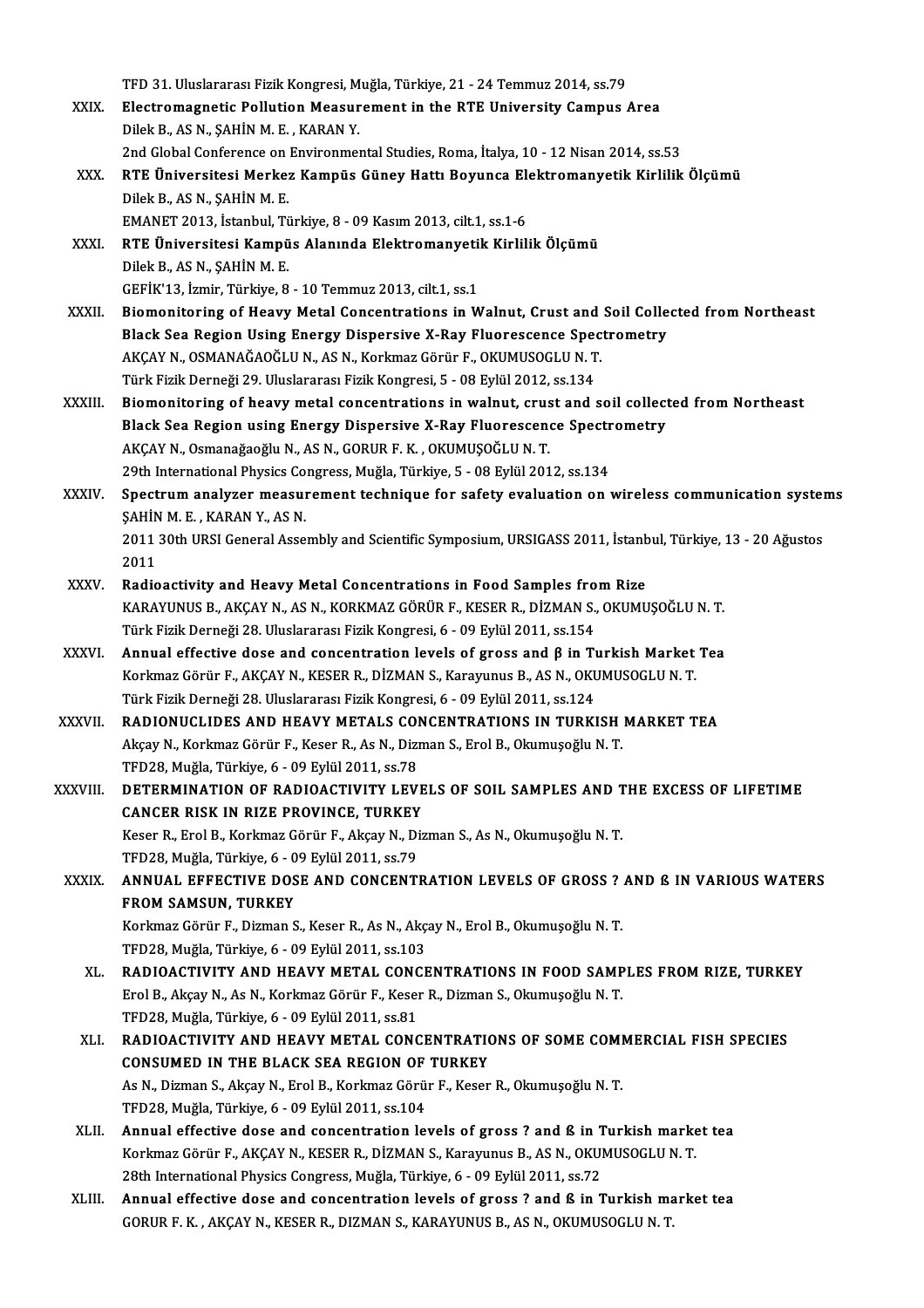28th International Physics Congress, Muğla, Türkiye, 6 - 09 Eylül 2011, ss.124<br>Annual effective does and sonsentration levels of gross 3 and 6 in va

XLIV. Annual effective dose and concentration levels of gross ? and ß in various waters fromSamsun, 28th Inte<br>**Annual**<br>Turkey<br>COPUP I Annual effective dose and concentration levels of gross ? and ß in various wa<br>Turkey<br>GORUR F. K. , DIZMAN S., KESER R., AS N., AKÇAY N., KARAYUNUS B., OKUMUŞOĞLU N. T.<br>28th International Physics Congress Mužle Türkiye & .0 Turkey<br>GORUR F. K. , DIZMAN S., KESER R., AS N., AKÇAY N., KARAYUNUS B., OKUMUŞ(<br>28th International Physics Congress, Muğla, Türkiye, 6 - 09 Eylül 2011, ss.579<br>Badionuclides and beauu metals consentrations in Turkish marke

- 28th International Physics Congress, Muğla, Türkiye, 6 09 Eylül 2011, ss.579<br>XLV. Radionuclides and heavy metals concentrations in Turkish market tea 28th International Physics Congress, Muğla, Türkiye, 6 - 09 Eylül 2011, ss.579<br>Radionuclides and heavy metals concentrations in Turkish market tea<br>AKÇAY N., GORUR F. K. , KESER R., AS N., DIZMAN S., KARAYUNUS B., OKUMUŞOĞL Radionuclides and heavy metals concentrations in Turkish market te:<br>AKÇAY N., GORUR F. K. , KESER R., AS N., DIZMAN S., KARAYUNUS B., OKUMUŞ(<br>28th International Physics Congress, Muğla, Türkiye, 6 - 09 Eylül 2011, ss.125<br>P AKÇAY N., GORUR F. K., KESER R., AS N., DIZMAN S., KARAYUNUS B., OKUMUŞOĞLU N. T.<br>28th International Physics Congress, Muğla, Türkiye, 6 - 09 Eylül 2011, ss.125<br>XLVI. Radioactivity and heavy metal concentrations in food sa
- 28th International Physics Congress, Muğla, Türkiye, 6 09 Eylül 2011, ss.125<br>Radioactivity and heavy metal concentrations in food samples from Rize, Turk<br>GORUR F. K. , AKÇAY N., KESER R., DIZMAN S., KARAYUNUS B., AS N., Radioactivity and heavy metal concentrations in food samples from F<br>GORUR F. K. , AKÇAY N., KESER R., DIZMAN S., KARAYUNUS B., AS N., OKUMUŞO<br>28th International Physics Congress, Muğla, Türkiye, 6 - 09 Eylül 2011, ss.154<br>D 28th International Physics Congress, Muğla, Türkiye, 6 - 09 Eylül 2011, ss.154
- XLVII. Determination of radioactivity levels of soil samples and the excess of lifetime cancer risk in Rize<br>province, Turkey Determination of radioactivity levels of soil samples and the excess of lifetime ca<br>province, Turkey<br>KESER R., Karayunus B., Korkmaz Görür F., AKÇAY N., DİZMAN S., AS N., OKUMUSOGLU N. T.<br>28th International Physics Congres

```
province, Turkey<br>KESER R., Karayunus B., Korkmaz Görür F., AKÇAY N., DİZMAN S., AS N., OKUI<br>28th International Physics Congress, Muğla, Türkiye, 6 - 09 Eylül 2011, ss.79<br>Radionualides and beauu matals consentratione in Tur
```
- KESER R., Karayunus B., Korkmaz Görür F., AKÇAY N., DİZMAN S., AS N., OKUMU<br>28th International Physics Congress, Muğla, Türkiye, 6 09 Eylül 2011, ss.79<br>XLVIII. Radionuclides and heavy metals concentrations in Turkish mar 28th International Physics Congress, Muğla, Türkiye, 6 - 09 Eylül 2011, ss.79<br>Radionuclides and heavy metals concentrations in Turkish market tea<br>AKÇAY N., Korkmaz Görür F., KESER R., AS N., DİZMAN S., Karayunus B., OKUMUS Radionuclides and heavy metals concentrations in Turkish market tea AKÇAY N., Korkmaz Görür F., KESER R., AS N., DİZMAN S., Karayunus B., OKUMUSOGLU N. T.<br>28th International Physics Congress, Muğla, Türkiye, 6 - 09 Eylül 2011, ss.78<br>XLIX. Determination of Radioactivity Levels of Soil S
	- 28th International F<br>Determination of<br>Province, Turkey<br>EEEEE E KARAVIN Determination of Radioactivity Levels of Soil Samples and the Excess of Lifeti:<br>Province, Turkey<br>KESER R., KARAYUNUS B., GORUR F. K. , AKÇAY N., DIZMAN S., AS N., OKUMUŞOĞLU N. T.<br>29th International Physics Congress Muğla

Province, Turkey<br>KESER R., KARAYUNUS B., GORUR F. K. , AKÇAY N., DIZMAN S., AS N., OKUMUŞOĞLU N. T.<br>28th International Physics Congress, Muğla, Türkiye, 6 - 09 Eylül 2011, ss.155

KESER R., KARAYUNUS B., GORUR F. K. , AKÇAY N., DIZMAN S., AS N., OKUMUŞOĞLU N. T.<br>28th International Physics Congress, Muğla, Türkiye, 6 - 09 Eylül 2011, ss.155<br>L. Annual effective dose and concentration levels of gross ? 28th Inte<br>Annual<br>Turkey<br><sup>Korlmor</sup> Annual effective dose and concentration levels of gross ? and ß in various water<br>Turkey<br>Korkmaz Görür F., DİZMAN S., KESER R., AS N., AKÇAY N., Karayunus B., OKUMUSOGLU N. T.<br>29th International Physics Congress Mužle Türki Turkey<br>Korkmaz Görür F., DİZMAN S., KESER R., AS N., AKÇAY N., Karayunus B., OKUMUSOGLU N. T.

28th International Physics Congress, Muğla, Türkiye, 6 - 09 Eylül 2011, ss.103

LI. Determination of Radioactivity Levels of Soil Samples and the Excess of Lifetime Cancer Risk in Rize Determination of Radioactivity Levels of Soil Samples and th<br>Province<br>KESER R., EROL B., KORKMAZ GÖRÜR F., AKÇAY N., DİZMAN S., AS N.<br>29th International Physics Congress, Muğla, Türkiye 6, .09 Eylül 201

Province<br>KESER R., EROL B., KORKMAZ GÖRÜR F., AKÇAY N., DİZMAN S., AS N.<br>28th International Physics Congress, Muğla, Türkiye, 6 - 09 Eylül 2011<br>Padioastivity and beauy matal sansantrations in food samples

28th International Physics Congress, Muğla, Türkiye, 6 - 09 Eylül 2011<br>LII. Radioactivity and heavy metal concentrations in food samples from Rize, Turkey 28th International Physics Congress, Muğla, Türkiye, 6 - 09 Eylül 2011<br>Radioactivity and heavy metal concentrations in food samples from Rize, Turkey<br>Karayunus B., AKÇAY N., AS N., Korkmaz Görür F., KESER R., DİZMAN S., OK Radioactivity and heavy metal concentrations in food samples from<br>Karayunus B., AKÇAY N., AS N., Korkmaz Görür F., KESER R., DİZMAN S., OKUI<br>28th International Physics Congress, Muğla, Türkiye, 6 - 09 Eylül 2011, ss.81<br>Bad Karayunus B., AKÇAY N., AS N., Korkmaz Görür F., KESER R., DİZMAN S., OKUMUSOGLU N. T.<br>28th International Physics Congress, Muğla, Türkiye, 6 - 09 Eylül 2011, ss.81<br>LIII. Radioactivity and heavy metal concentrations of

# 28th International Physics Congress, Muğla, Türkiye, 6 - 09 Eylül 2011, ss.81<br>Radioactivity and heavy metal concentrations of some commercial f<br>Black Sea Region of Turkey Radioactivity and heavy metal concentrations of some commercial fish specie:<br>Black Sea Region of Turkey<br>AS N., DIZMAN S., KARAYUNUS B., AKÇAY N., GORUR F. K. , KESER R., OKUMUŞOĞLU N. T.<br>20th International Physics Congress

AS N., DIZMAN S., KARAYUNUS B., AKÇAY N., GORUR F. K. , KESER R., OKUMUŞOĞLU N. T.<br>28th International Physics Congress, Muğla, Türkiye, 6 - 09 Eylül 2011, ss.549

AS N., DIZMAN S., KARAYUNUS B., AKÇAY N., GORUR F. K. , KESER R., OKUMUŞOĞLU N. T.<br>28th International Physics Congress, Muğla, Türkiye, 6 - 09 Eylül 2011, ss.549<br>LIV. Radioactivity and heavy metal concentrations of som 28th International Physics Cong<br>Radioactivity and heavy met<br>Black Sea Region of Turkey<br>AS N. DIZMAN S. Karaminus P Radioactivity and heavy metal concentrations of some commercial fish species contracts of the Sea Region of Turkey<br>AS N., DİZMAN S., Karayunus B., AKÇAY N., Korkmaz Görür F., KESER R., OKUMUSOGLU N. T.<br>29th International P

Black Sea Region of Turkey<br>AS N., DİZMAN S., Karayunus B., AKÇAY N., Korkmaz Görür F., KESER R., OKUM<br>28th International Physics Congress, Muğla, Türkiye, 6 - 09 Eylül 2011, ss.104<br>ANNUAL EEEECTİVE DOSE AND CONCENTRATION L

## AS N., DİZMAN S., Karayunus B., AKÇAY N., Korkmaz Görür F., KESER R., OKUMUSOGLU N. T.<br>28th International Physics Congress, Muğla, Türkiye, 6 - 09 Eylül 2011, ss.104<br>LV. ANNUAL EFFECTİVE DOSE AND CONCENTRATION LEVELS O 28th<br>ANN<br>TEA<br>KORK ANNUAL EFFECTİVE DOSE AND CONCENTRATION LEVELS OF GROSS ? AND ß I<br>TEA<br>KORKMAZ GÖRÜR F., AKÇAY N., KESER R., DİZMAN S., AS N., EROL B., OKUMUŞOĞLU N. T.<br>Türk Eirik Derneği 28, Huslananesı Firik Kongresi 6, . 00 Eylül 2011 TEA<br>KORKMAZ GÖRÜR F., AKCAY N., KESER R., DİZMAN S., AS N., EROL B., OKUMUŞOĞLU N. T.

Türk Fizik Derneği 28. Uluslararası Fizik Kongresi, 6 - 09 Eylül 2011

# LVI. Rize İlinde Tüketilen Gıda Maddelerinde Radyonüklit Düzeylerinin Belirlenmesi ve Yıllık Etkin Doz<br>Değerlerinin Hesaplanması Rize İlinde Tüketilen Gıda Maddelerinde Radyonüklit Düze<br>Değerlerinin Hesaplanması<br>AKÇAY N., Korkmaz Görür F., KESER R., AS N., OKUMUSOGLU N. T.<br>Türk Firik Derneği 27, Uluslanaresı Firik Kongresi 14, 17 Fukil 20 De<mark>ğerlerinin Hesaplanması</mark><br>AKÇAY N., Korkmaz Görür F., KESER R., AS N., OKUMUSOGLU N. T.<br>Türk Fizik Derneği 27. Uluslararası Fizik Kongresi, 14 - 17 Eylül 2010, ss.272<br>Bine İlinde Tüketilen Cıda Maddelerinde Bedyenüldit D

AKÇAY N., Korkmaz Görür F., KESER R., AS N., OKUMUSOGLU N. T.<br>Türk Fizik Derneği 27. Uluslararası Fizik Kongresi, 14 - 17 Eylül 2010, ss.272<br>LVII. Rize İlinde Tüketilen Gıda Maddelerinde Radyonüklit DüzeylerininBelirle Türk Fizik Derneği 27. Uluslara<br>Rize İlinde <mark>Tüketilen Gıda I</mark><br>Değerlerinin Hesaplanması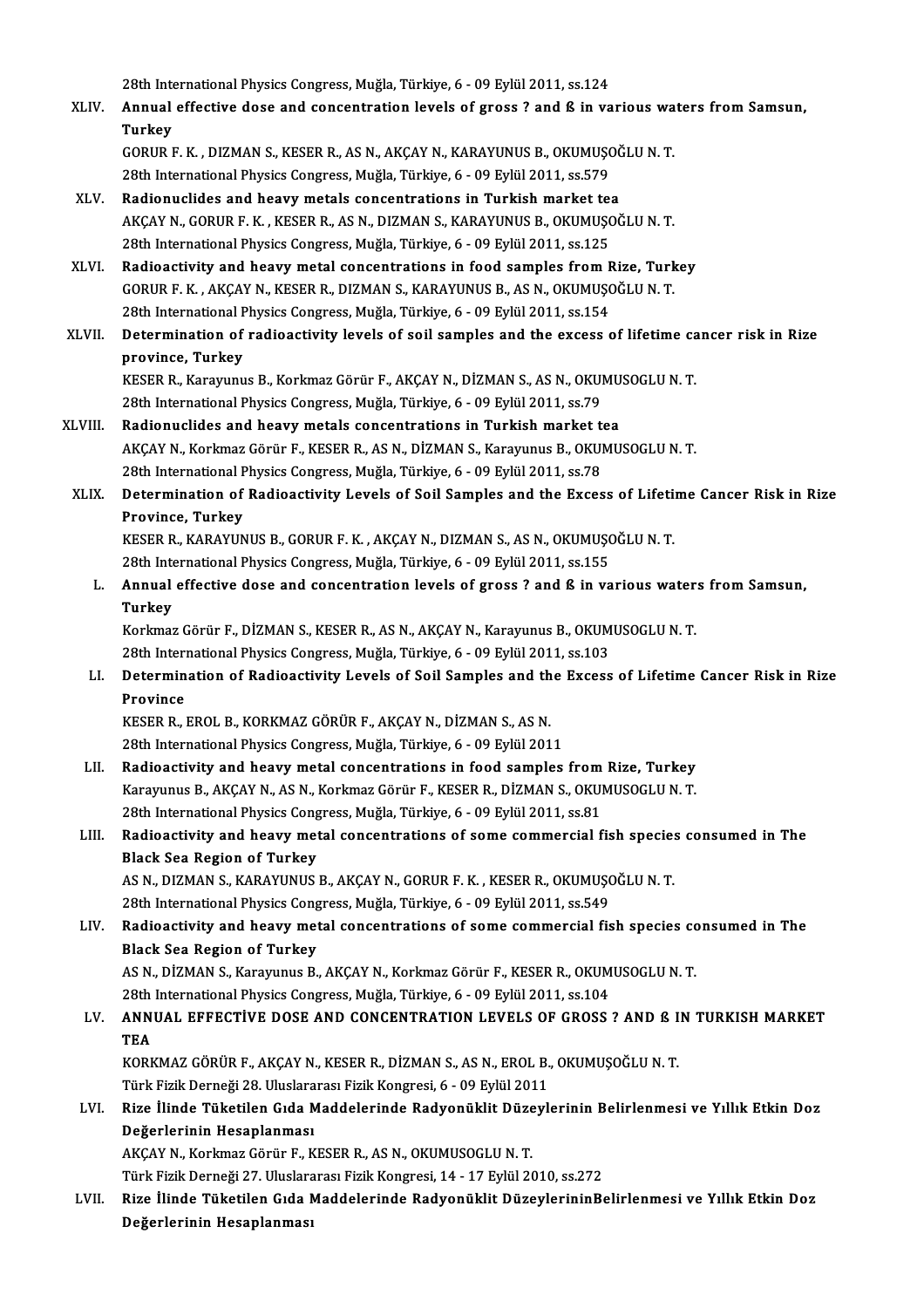|         | AKÇAY N., GORUR F. K., KESER R., AS N., Genç E., OKUMUSOGLU N. T.                                                 |
|---------|-------------------------------------------------------------------------------------------------------------------|
|         | 27th International Physics Congress, Muğla, Türkiye, 14 - 17 Eylül 2010, ss.272                                   |
| LVIII.  | Rize İlinde Yetiştirilen Sebze ve Meyvelerdeki Doğal Gama Radyoaktivite Seviyesinin Belirlenmesi ve               |
|         | Yıllık Etkin Doz Değerlerinin Hesaplanması                                                                        |
|         | AKÇAY N., KESER R., Korkmaz Görür F., AS N., OKUMUSOGLU N. T.                                                     |
|         | Türk Fizik Derneği 26. Uluslararası Fizik Kongresi, 24 - 27 Eylül 2009, ss.179                                    |
| LIX.    | Karadeniz Sahil Şeridinde Tüketilen Hamsi, Alabalık, İstavrit ve Mezgit Balıklarındaki Doğal Gama                 |
|         | Radyoaktivite Seviyesinin Belirlenmesi ve Yıllık Etkin Doz Değerlerinin Hesaplanması                              |
|         | Korkmaz Görür F., KESER R., AKÇAY N., AS N., OKUMUSOGLU N. T.                                                     |
|         | Türk Fizik Derneği 26. Uluslararası Fizik Kongresi, 24 - 27 Eylül 2009, ss.180                                    |
| LX.     | Rize İlinde Yetiştirilen Sebze ve Meyvelerdeki Doğal Gama Radyoaktivite Seviyesinin Belirlenmesi ve               |
|         | Yıllık Etkin Doz Değerlerinin Hesaplanması                                                                        |
|         | AKÇAY N., KESER R., KORKMAZ GÖRÜR F., AS N., OKUMUŞOĞLU N. T.                                                     |
|         | 26th International Physics Congress, Muğla, Türkiye, 24 - 27 Eylül 2009, ss.179                                   |
| LXI.    | Karadeniz Sahil Şeridinde Tüketilen Hamsi, Alabalık, İstavrit ve Mezgit Balıklarındaki Doğal Gama                 |
|         | Radyoaktivite Seviyesinin Belirlenmesi ve Yıllık Etkin Doz Değerlerinin Hesaplanması                              |
|         | GORUR F. K., KESER R., AKÇAY N., AS N., OKUMUSOGLU N. T.                                                          |
|         | 26th International Physics Congress, Muğla, Türkiye, 24 - 27 Eylül 2009, ss.180                                   |
| LXII.   | Bazı Allegraların Bio-optiksel Özelliklerinin Algılanması Tekniği                                                 |
|         | GÜNGÖR A., AS N., ÖZER M.                                                                                         |
|         | TFD 19. Fizik Kongresi, Türkiye, 26 - 29 Eylül 2000                                                               |
| LXIII.  | Optikçe Aktif Bazı Maddelerin Verdet Sabitlerinin Deneysel Ölçümü: Faraday Olayı                                  |
|         | AS N., ÖZER M., GÜNGÖR A.                                                                                         |
|         | TFD 19. Fizik Kongresi, Türkiye, 26 - 29 Eylül 2000                                                               |
| LXIV.   | Application of Visualization-Thinking-Interpreting-Resulting Together (V-T-I-RT) Method to Teaching               |
|         | <b>Electromotive Force</b>                                                                                        |
|         | ŞENLİK Y., GÜNGÖR A., AS N.                                                                                       |
|         | TFD 18. Fizik Kongresi, Türkiye, 25 - 28 Ekim 1999                                                                |
| LXV —   | Fiber- Yarıiletken Yasak Enerji Aralıklı Sensörler                                                                |
|         | KARA İ., GÜNGÖR A., AS N.                                                                                         |
|         | TFD 18. Fizik Kongresi, Türkiye, 25 - 28 Ekim 1999                                                                |
| LXVI.   | Işın Analizi Kullanılan Değişken Kırılma İndisli Fiberlerde Puls Dispersiyonu                                     |
|         | ÖZER M., AS N., GÜNGÖR A.                                                                                         |
|         | 2. Kızılırmak Fen Bilimleri Kongresi, Türkiye, 20 - 23 Mayıs 1998                                                 |
| LXVII.  | Optiksel Haberleşme Sistemi Olarak Fiberlerin Yapısı ve Bilgi Aktarımı<br>AS N., AVİNÇ A., ÖZER M., GÜNGÖR A.     |
|         |                                                                                                                   |
| LXVIII. | I. Kızılırmak Fen Bilimleri Kongresi, Türkiye, 14 - 16 Mayıs 1997<br>Fiberlerde Birleştirme Hataları ve Kayıpları |
|         | ÖZER M., AS N., GÜNGÖR A.                                                                                         |
|         | I. Kızılırmak Fen Bilimleri Kongresi, Türkiye, 14 - 16 Mayıs 1997                                                 |
|         |                                                                                                                   |

### Desteklenen Projeler

Desteklenen Projeler<br>AS N., TÜBİTAK Projesi, Determination of radon gas level in the lung cancer patients homes in Rize and identification of<br>relationship between lung sansar and redon gas. 2012 - 2014 D ODCONNOTH IT POJOTOT<br>AS N., TÜBİTAK Projesi, Determination of radon gas level in the<br>relationship between lung cancer and radon gas, 2013 - 2014 relationship between lung cancer and radon gas, 2013 - 2014<br>Bilimsel Hakemlikler

Süleyman Demirel Üniversitesi Fen Bilimleri Enstitüsü Dergisi, Hakemli Bilimsel Dergi, Mart 2017